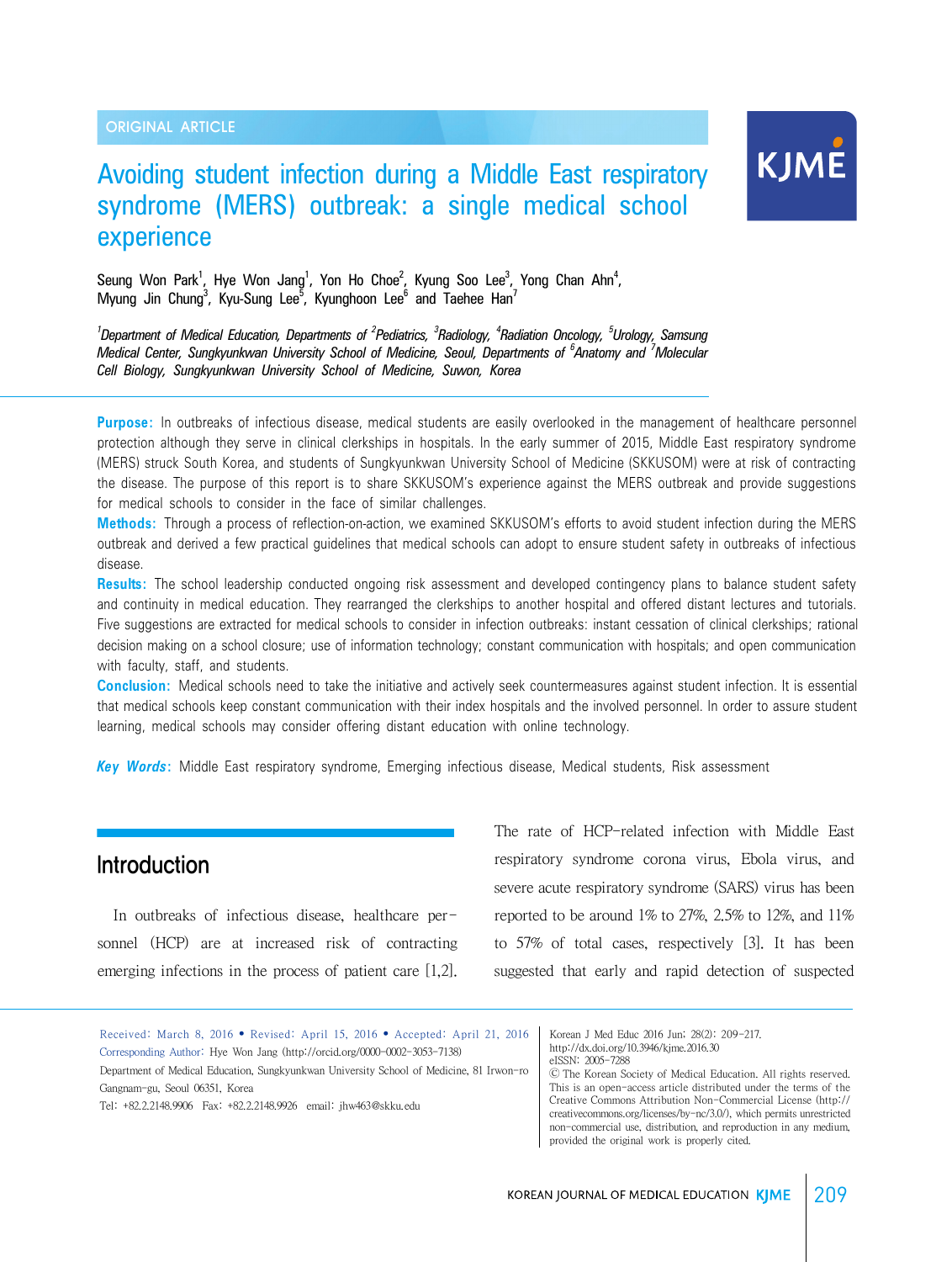infected patients with contagious diseases along with adequate infection control practice, education, and global and national preparation guidelines could help prevent disease transmission to HCP [3].

Due to their participation in clinical clerkships, medical students should be considered to be at-risk HCP during infectious disease outbreaks. When SARS struck Hong Kong in 2003, a number of medical students contracted the disease as a result of exposure to SARS patients [4]. Despite the fact that protecting medical students from infection exposure is important, the literature on infection control practices for HCP appears to focus mostly on healthcare professionals other than students [3,5].

 In the early summer of 2015, Middle East respiratory syndrome (MERS) struck South Korea. There were 186 MERS-infected patients in the country, and 36 (19.35%) died of the disease. Of the 186 MERS-infected patients in Korea, approximately 50% were seen at the Samsung Medical Center (SMC), the main teaching hospital of Sungkyunkwan University School of Medicine (SKKUSOM), including five doctors and five nurses. The SMC is one of the large tertiary hospitals in South Korea with about 2,000 beds, and on average, sees more than 8,000 outpatients per day.

 Given this circumstance, SKKUSOM administration was concerned with the possibility of students becoming infected with MERS. In order to avoid a possible spread of the syndrome among the students, SKKUSOM took immediate action and made modifications to the regular curriculum that restricted student presence at the SMC. The purpose of the paper is to share the SKKUSOM's experience with the MERS outbreak and offer suggestions for medical schools to consider when faced with similar challenges.

# Subjects and methods

 SKKUSOM employs a 6-year curriculum divided into three phases: a pre-medical phase (Years 1 to 2), a preclerkship clinical phase (Years 3 to 4), and a clerkship phase (Years 5 to 6). Students take classes from Year 1 to Year 3 at the main campus, which is located in a different city 25 miles (40 kilometers) from the SMC. From Year 4, classes are held at the SMC as some courses are designed to expose students to a clinical setting. When clinical clerkships begin in Year 5, students undergo core clerkship rotations throughout the whole year at the SMC, which is the main teaching hospital. During Year 6, students pursue clerkships in specific clinical disciplines of interest at the SMC as well as at two other affiliated hospitals: Kangbuk Samsung Hospital (KSH) located in the city of Seoul and Samsung Changwon Hospital located in the city of Changwon. On average, 40 students are enrolled in each academic year.

 During the MERS outbreak, mainly students in Year 4, 5, and 6 were exposed to risk of contracting MERS. Besides performing clinical clerkships, students attended lectures held in classrooms located at the main teaching hospital (SMC). Thus, SKKUSOM students faced a greater risk than those of other medical schools with a school building separate from their teaching hospital.

 In this study, we examined SKKUSOM's efforts to avoid student infection during the MERS outbreak and scrutinized the rationale behind the decisions made. Through a process of reflection-on-action [6], we identified the necessary actions taken to ensure student safety and derived practical guidelines that medical schools can take to protect students in the face of outbreaks of infectious disease.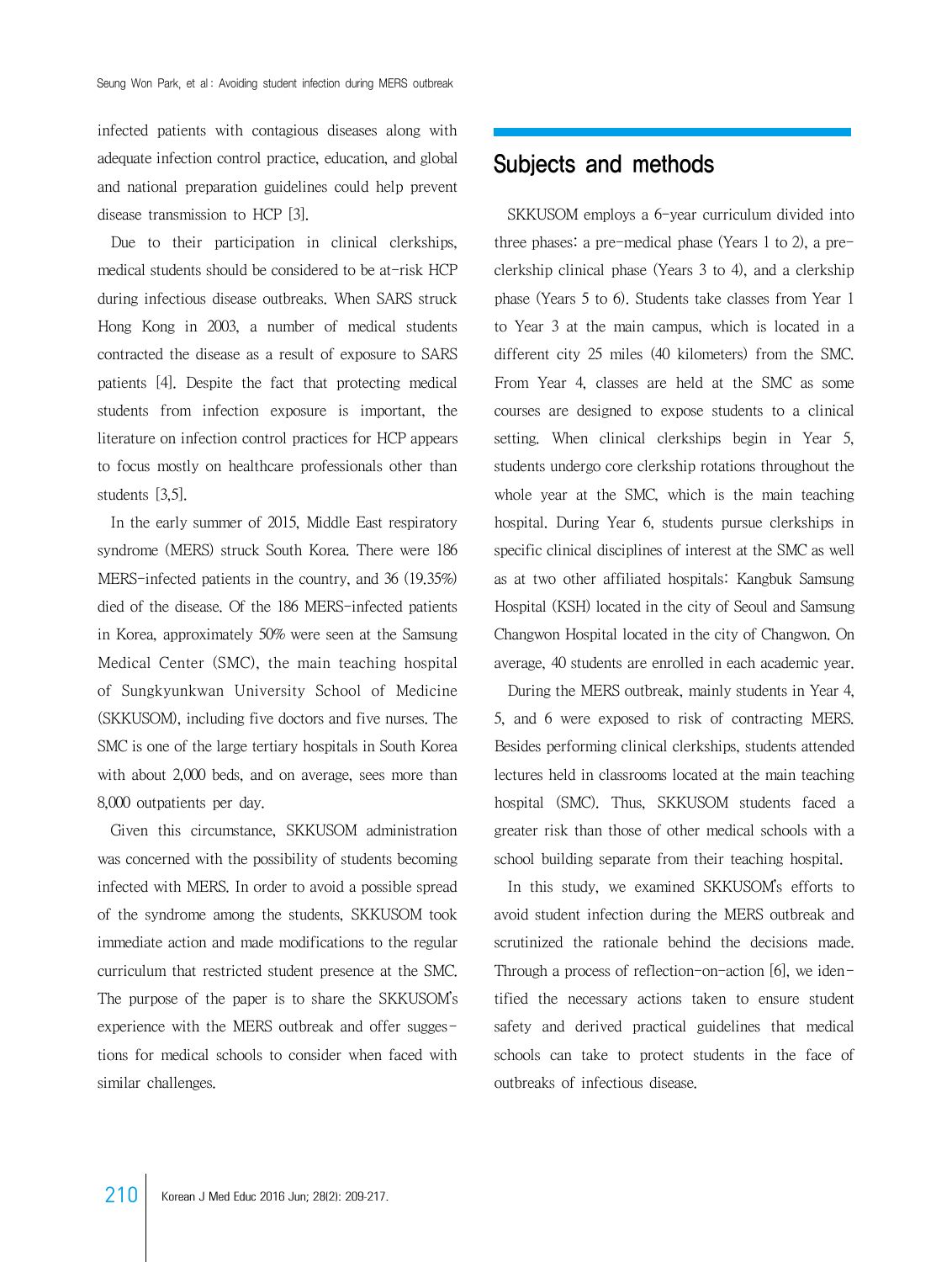### **Results**

### 1. SKKUSOM's actions against MERS

 When the MERS outbreak occurred at the SMC, the SKKUSOM's faculty council quickly organized an emergency committee to plan measures to protect students from infection exposure. The committee included the dean of the school; the vice deans of academic affairs, education, and student affairs; the director of strategic planning; a faculty member from the office of medical education; and staff from the administrative office of the school. The committee held several meetings to determine the best course of action for the circumstances. Three principles guided the decision-making processes: (1) ensuring student safety, (2) minimizing loss of student learning, and (3) reducing anxiety and concern on the part of staff and students. Details of SKKUSOM's actions are discussed below.

#### 1) Discontinuing the clerkships

 At the end of May 2015, the first Korean patient with MERS was reported at the SMC, and several nearby patients were subsequently identified as having MERS. One doctor also acquired the disease from the index patient. SKKUSOM was immediately notified of these cases. Out of concern for the safety of our Year 5 and 6 students performing clinical clerkship rotations at the hospital, the emergency committee was convened to develop a response. After closely communicating with the SMC and consulting practitioners in the division of infectious disease, the committee acknowledged a high risk of infection exposure to MERS among students and, as a result, decided to immediately discontinue the clerkship rotations.

### 2) Implementing safety measures to prevent potential spread of virus

 While the clerkships were halted, lecture classes continued unless instructors were suspected to have MERS or have been exposed to patients with MERS. The classrooms were initially considered to be free of MERS virus because they were housed in the cancer center of the hospital separate from the index ward located in the main hospital building. The classrooms are also isolated from the clinical wards due to their locations on different floors. In order to prevent any potential transmission of MERS, the school had students follow a set of precautions consistent with advice from the public health authorities. Precautions included (1) repeated handwashing and sanitizing, (2) taking daily temperature, and (3) using masks. The school provided sanitizers and masks to students in every class. In addition, the school set up a monitoring team including a group of administrative staff. The staff took student temperatures two times a day and kept track of their health statuses. Through various channels, including text messages, emails, and online and offline bulletin boards, students were reminded of precautions and informed of a hotline number to call in case they displayed some of the initial symptoms of MERS such as high fever and cough.

### 3) Taking advantage of a break period to minimize learning loss

 Despite efforts to screen out and quarantine suspected and infected patients in the hospital, the number of hospital-acquired infections dramatically and consistently increased. In response, the SMC was partially closed and stopped admitting outpatients. Although the school area was isolated from the clinical wards, several risk factors of student infection were recognized. First, students shared some pathways with HCP at the SMC. An increasing number of faculty members were suspected to have contacted patients with MERS and were isolated at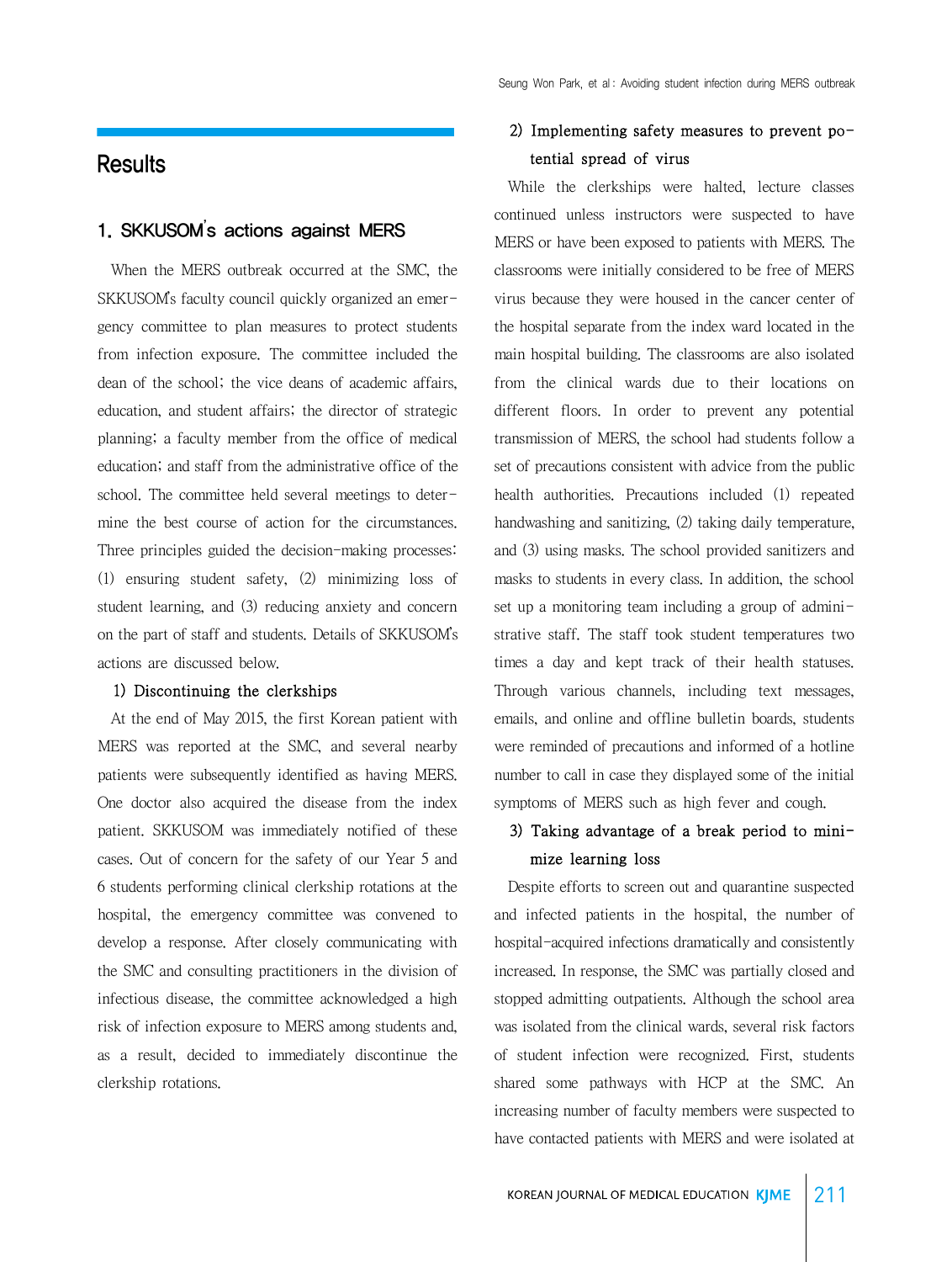home. Because many classes were taught in small group-based learning formats such as problem-based learning, students had closer contact with instructors and peer students than they would in large lecture classes. In addition, given the fact that many medical students spend a great amount of time and share living spaces (e.g., living in a dormitory) with their peers, infection of one student could readily spread to multiple students. With continuous assessment of all these risk factors, the school leadership admitted an imperative need to completely restrict student access to the hospital, which amounted to closure of the school.

 While agreeing to the closure of the school, the faculty council expressed a concern that students would lose legitimate learning opportunities owing to the cancellation of classes. In order to minimize such loss for the students, the emergency committee declared the school closure period (4 weeks) to be the summer break and to continue the remaining courses after the break. This strategy was particularly practical because the regular summer break at SKKUSOM was scheduled to begin only 3 weeks ahead after the MERS outbreak occurred. By moving up the summer break, although interruption in the regular curriculum was inevitable, the courses could still be carried out as originally planned, and most class times were retained.

### 4) Arranging scheduled clerkships in another teaching hospital

 During the break, an increasing number of patients with MERS were reported at the SMC. The school was concerned with transmission of the disease in the hospital even after students returned from the break. In addition, it was expected that the SMC would have difficulty offering ordinary clerkships because HCP were quarantined and a limited number of patients were hospitalized due to the partial closure of the hospital. Given these circumstances, the committee considered

providing the core clerkship program in another teaching hospital of our medical school, KSH, which had no reported cases of MERS. KSH is a tertiary hospital that has 33 clinical divisions and five speciality centers. Normally, students perform clinical clerkships at KSH in Year 6 for further training in specific disciplines of interest.

 The emergency committee directly contacted KSH executives and openly discussed the circumstances that the school was confronting. After an honest and detailed discussion, KSH executives willingly agreed to host the core clerkship program in their hospital. Because this change required additional effort and time to modify the existing clerkship program to be one suitable for the Year 5 students, the school assisted faculty members at KSH with curriculum/program design. For example, the school provided sample rubrics for student evaluation during the clerkships so that the faculty members can develop their own assessment tool. With full cooperation of KSH faculty, the school was able to minimize the loss of student clinical-practice hours, and students successfully continued their core clerkships after returning from their break.

#### 5) Performing remote lectures and PBL tutorials

 With concern about possible spread of the disease at the SMC after the break, the school also prepared remote lectures and classes so that students could continue their education without the risk of exposure to infection. Using a previously-installed remote lecturing system linking the hospital and the main campus, instructors delivered lectures in the hospital classroom while students took classes at the main campus. The lectures were video-recorded, and students simultaneously watched the recorded lectures on a screen. With this synchronous technology, the remote lecturing system allowed instructors and students to be as interactive as if they were in the same classroom. In a similar way, we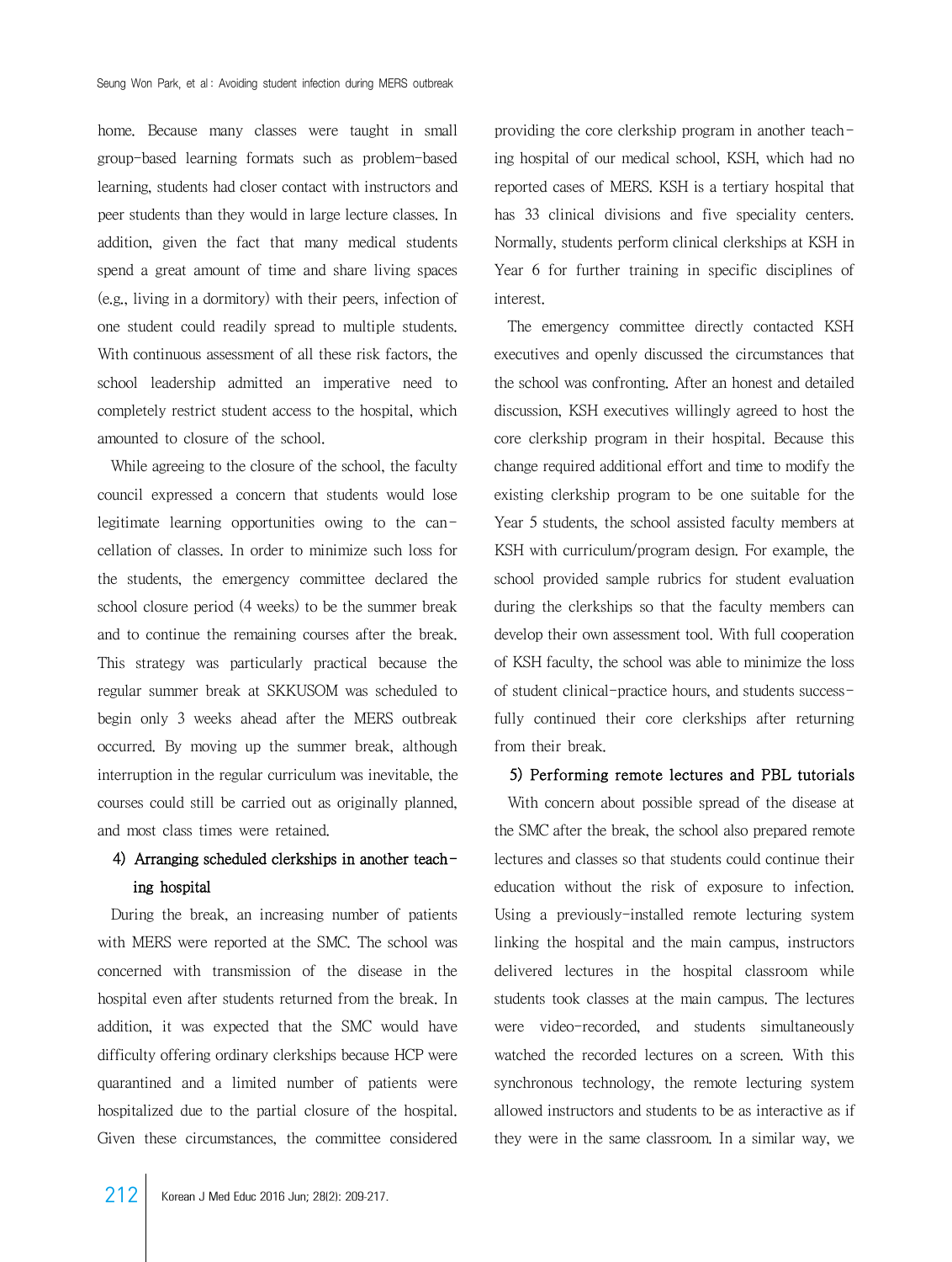arranged PBL tutorials using a web-based video conferencing tool (i.e., Skype). Tutorial groups of students gathered at the main campus and tutors joined the groups from the hospital via Skype. With such technology, students and tutors were connected for the entire course of the tutorial, and successfully executed the two scheduled tutorials.

#### 2. Guidelines for avoiding student infection

 With these measures described above, SKKUSOM was able to successfully protect students from MERS, as a result, none of the 125 students developed an infection. Although having to reschedule the summer break, the school fulfilled the required student training/education hours without major loss of student learning. Nevertheless, there are a few things that could have been better. Based on our experience, we extracted a number of suggestions for medical schools to consider in case of outbreaks of highly infectious agents such as MERS.

### 1) Instant cessation of clinical clerkships to restrict student access to the index hospital

 It is critical that a school makes a timely decision on whether to stop clinical clerkships at the hospital housing infected patients. When SARS struck Hong Kong and Toronto, suspension of clinical teaching was one of the early interventions of the local medical schools to protect their students [7,8]. Such decisions can be challenging, especially when a disease is unprecedented, because the impact of the disease might not be recognized. When the risk of infection is under complete control, clinical clerkships may offer a great learning opportunity for students [9]. However, when an infectious disease is relatively new, it is difficult to gauge risk and identify the routes of transmission. We faced a similar situation in that the first patient identified with MERS at the SMC was the very first case in South Korea, and no infection control guidelines had yet been

formulated by the government or the public health authorities. Even if the course of infection is identified, there is always a possibility of unwitting contact with infected patients. Thus, in order to prevent possible transmission of an evolving infection to students, immediate cessation of clerkship rotations at teaching hospitals is recommended at the onset of infection outbreaks.

 There may be some opposition to the idea of mandating no patient contact for medical students in an outbreak of epidemic. Their main argument is that students should be treated as HCP, and medical students should confront the realities of professional life and gain experience with infection control measures including the use of personal protective equipment [10]. Although the students' educational benefits of participating in the care of a patient with an infectious disease should be acknowledged, we must also be mindful of the fact that students are not yet qualified professionals who are capable of coordinating their knowledge, skills, and clinical experience [11]. Thus, students cannot be  $ex$ pected to share the same risks and duties as professional health care workers. It behooves medical schools and hospitals to ensure student protection from a contagion.

### 2) Rational decision making on closure of the school

 In addition to cessation of clinical clerkships, school administration might consider closing the school in order to ensure student safety. The decision-making process needs to be rational and flexible, examining various factors such as subsequent risk of student exposure to infection, schedules of the remaining classes, and the logistical possibilities of closure of a school [12]. In the MERS outbreak, although suspending the clinical clerkships, the school kept offering nonclinical teaching sessions such as classroom-based lectures to minimize the disruption of the regular curriculum. However, with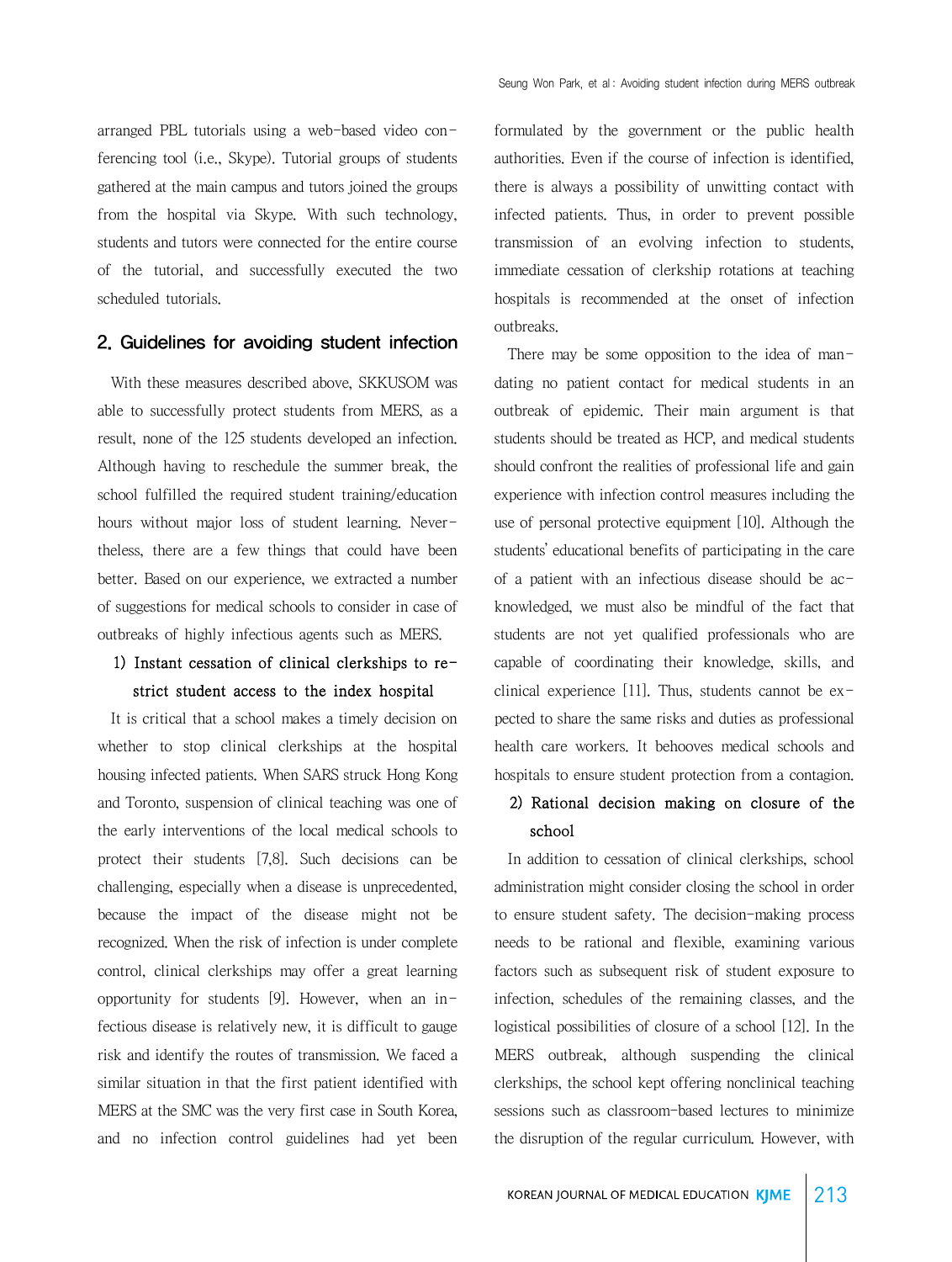the growing number of hospital-acquired infections, the school leadership acknowledged that students were endangered even outside the patient-care environment. Considering the need to balance student safety and continuity in medical education, the school declared an early summer break and closed the school temporarily.

#### 3) Use of information technology

 One alternative to closure of the school is the use of information technology. When the outbreak of SARS in Hong Kong prohibited all the schools from performing teaching activities, the faculty of medicine at the University of Hong Kong provided narrated PowerPoint slides so that the students were able to listen to lectures at home [7]. With further advanced information and communication technology, instructors can now deliver live, interactive lessons, not recorded lectures, to students at remote sites. SKKUSOM used a remote lecturing system that linked classrooms in the hospital with those at the main campus. Both faculty and students were content with the remote lectures and tutorials given the state of emergency.

 Increasingly, elaborate and expensive hardware is no longer required to operate remote classes. There are a number of web-based tools available for distance learning ranging from freeware such as Google Plus and Skype to more sophisticated virtual classroom tools like Adobe Connect, WebEx, and Wimba [13]. One of the advantages of web-based tools is that the individual students can take a class from home as long as they are connected to the Internet. The use of such tools can substantially reduce the possibility of cross-infection while continuing education for medical students during outbreaks of infectious disease. Medical schools may consider preparing to offer web-based courses in similar outbreaks that prohibit face-to-face meeting of individuals. This preparation will include not only the purchase of web-based tools, but also overcoming

resistance from faculty and providing student and faculty training on use of the tools.

4) Constant communication with teaching hospitals In a major infection outbreak like MERS, a hospital is preoccupied with protecting their patients and HCP and could inadvertently overlook the safety of medical students who are performing clerkship rotations at the hospital. Medical schools are responsible for maintaining constant contact with the teaching hospital so that the schools are notified of an infection outbreak and are updated on the progress of the disease. In particular, it would be well advised to establish a direct communication channel between practitioners at the teaching hospital and the school personnel. With instant access to critical information, medical schools are capable of making timely decisions to protect students against infectious disease.

### 5) Open and candid communication with faculty, staff, students, and parents

 The school leadership needs to establish an open dialogue with all parties involved in order to prompt their cooperation in executing decisions. For example, in our case, rescheduling lectures and clerkships rotations would have been impossible without the support of the school administrative staff during the MERS outbreak. These personnel played a critical role in monitoring students. By involving administrative staff as core members of the emergency committee, the administrative team was able to acquire solid understanding of the circumstances and provide full support in addressing the unusual situation. Similarly, direct and open communication with the KSH faculty was the key to promoting their willingness to provide a substitute program for the regular clerkship. Medical schools generally have more than one affiliated hospital where students take clerkships, and they are responsible for monitoring the clerkship schedules at each hospital and maintaining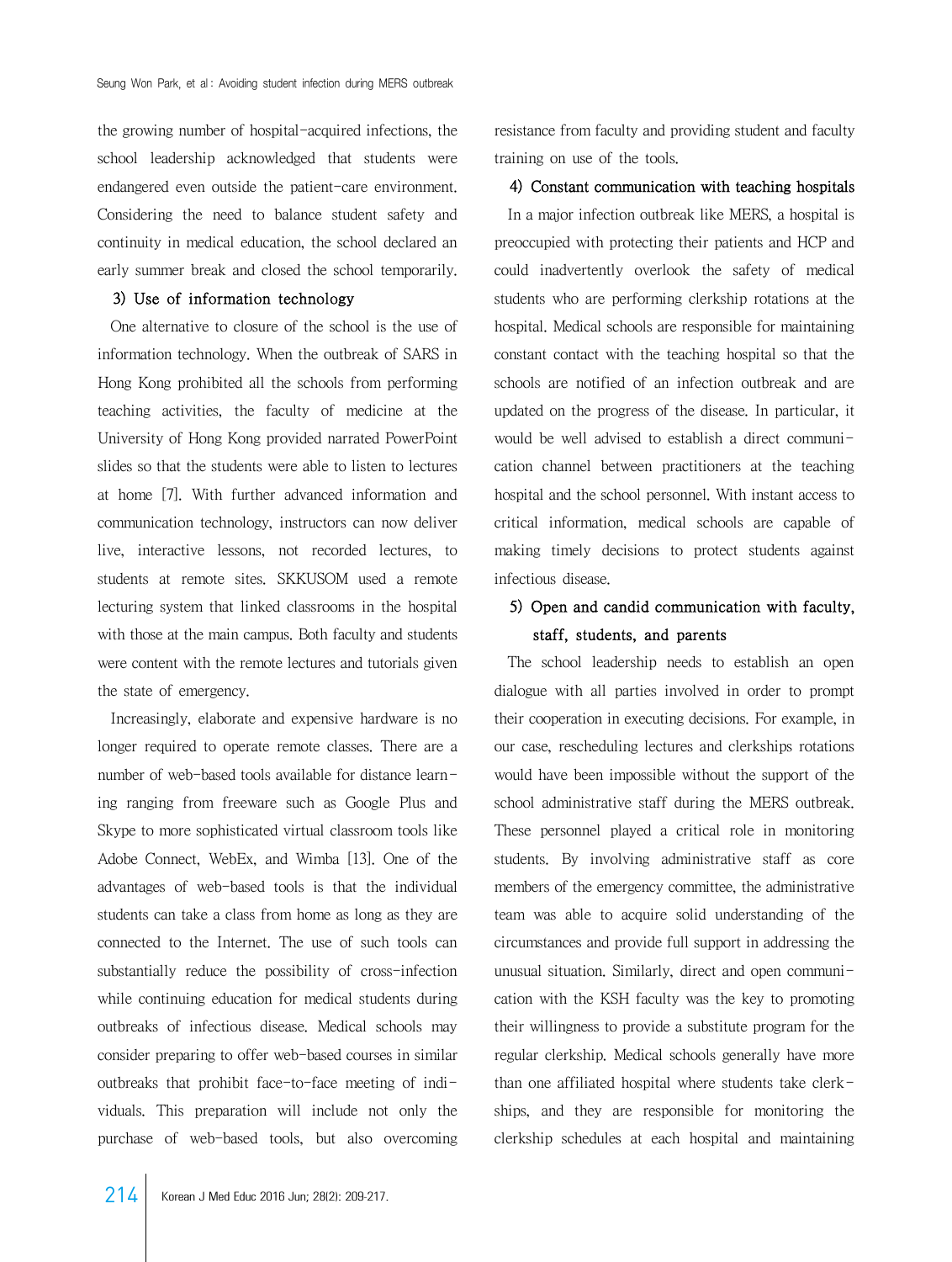contact with hospital personnel in charge of student education. With well-established channels of communication with teaching hospitals, medical schools can acquire adequate cooperation of the hospitals with rapid curriculum changes in an emergency situation.

 In addition, proper communication with individual faculty, students, and parents is necessary since they are the ones who are directly affected by changes in the curriculum. Decisions about the changes need to be promptly delivered so that the key players are aware of the school's actions against an infection outbreak and do not receive erroneous information. In particular, the rationale of decisions needs to be detailed to aid full understanding. In our case, the dean of SKKUSOM regularly emailed faculty, students, and parents to share details of the school's reactions to the evolving situation during the MERS outbreak. This outreach helped minimize confusion, ease concern, and lessen feelings of sacrifice.

## **Discussion**

 In an outbreak of infectious disease, the risk of transmitting a disease to HCP is unavoidable [14]. Medical students are also at risk of becoming infected mainly due to clinical clerkship rotations at affiliated hospitals, but they are often overlooked in plans to prevent HCP infection [15]. Although students are not yet professionals, they should be considered as HCP and protected from infection following the same standards as those of other professional HCP. SKKUSOM confronted this issue when a MERS outbreak occurred in South Korea. The students performed clerkships at the hospital where a number of patients with MERS had been reported, thus exposing them to risk of infection.

Bearing in mind the benefits and risks involved with

students participating in patient care, the school leadership of SKKUSOM conducted ongoing risk assessment and reached key decisions to avoid student infection based on three principles: (1) ensuring student safety, (2) minimizing loss of student learning, and (3) reducing anxiety and concern on the part of staff and students. In outbreaks of MERS and similar HCP-related infections, especially when infection control guidelines have not yet been provided by the government or public health authorities, medical schools need to take the initiative in preparing countermeasures to protect students from infection exposure.

 First and foremost, it is critical that medical schools maintain constant communication with teaching hospitals and consult with health authorities and experts in infectious disease so that the schools can gauge the risk of student infection and make reasonable, timely decisions to minimize risk. In order to ensure student safety, school leadership may immediately discontinue clerkships and even close the school as social distance measures has been found effective in limiting the spread of infections [16]. The decision to suspend all educational activities should be carefully made, taking into account the need to balance appropriate precautions against the disruption to normal activities. The school can opt to continue nonclinical teaching through the use of information technology. With web-based synchronous technology, school can provide live lectures to students at distance. Finally, the school should make a constant effort to communicate with those who are directly involved including teaching hospitals, individual faculty, staff, students, and their parents in order to acquire their full cooperation in dealing with a difficult situation.

ORCID: Seung Won Park: http://orcid.org/0000-0002-5012-8534; Hye Won Jang: http://orcid.org/0000-0002-3053-7138;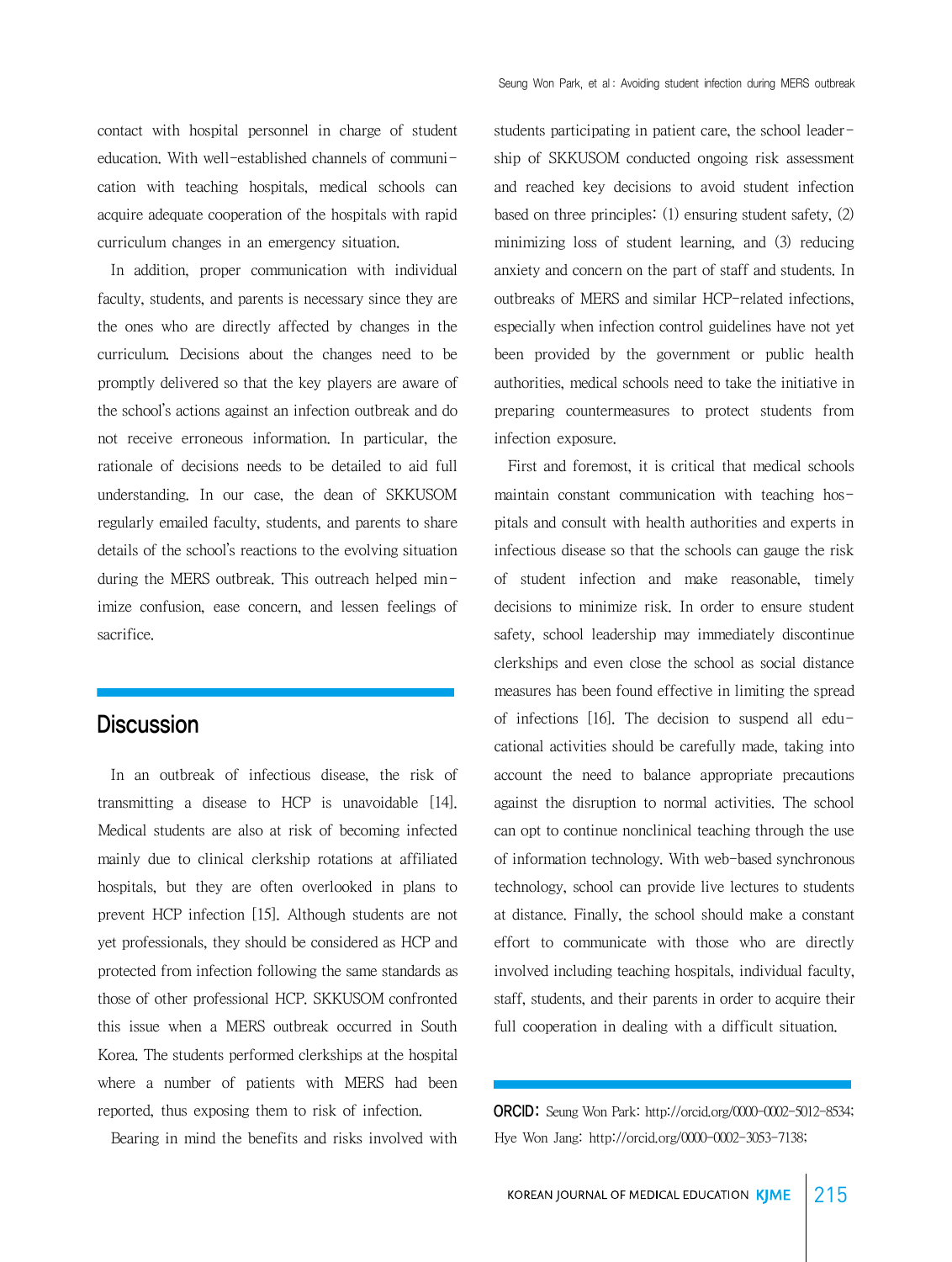Yon Ho Choe: http://orcid.org/0000-0003-1525-7688; Kyung Soo Lee: http://orcid.org/0000-0002-3660-5728; Yong Chan Ahn: http://orcid.org/0000-0002-1971-8472; Myung Jin Chung: http://orcid.org/0000-0002-6271-3343; Kyu-Sung Lee: http://orcid.org/0000-0003-0891-2488; Kyunghoon Lee: http://orcid.org/0000-0003-0694-2499; Taehee Han: http://orcid.org/0000-0002-7247-3283

Acknowledgements: None.

Funding: None.

Conflicts of interest: None.

### References

- 1. World Health Organization. Middle East respiratory syndrome coronavirus (MERS-CoV): summary of current situation, literature update and risk assessment-as of 5 February 2015 [Internet]. World Health Organization; 2015 [cited 2015 September 2]. Available from: [http://www.who.int/csr/disease/coronavirus\\_infections/me](http://www.who.int/csr/disease/coronavirus_infections/mers-5-february-2015.pdf?ua=1) rs-5-february-2015.pdf?ua=1.
- 2. World Health Organization. Ebola situation report [Internet]. World Health Organization; 2015 [cited 2015 [September 2\]. Available from: http://apps.who.int/iris/](http://apps.who.int/iris/bitstream/10665/156273/1/roadmapsitrep_18Mar2015_eng.pdf?ua=1&ua=1) bitstream/10665/156273/1/roadmapsitrep\_18Mar2015\_e ng.pdf?ua=1&ua=1.
- 3. Suwantarat N, Apisarnthanarak A. Risks to healthcare workers with emerging diseases: lessons from MERS-CoV, Ebola, SARS, and avian flu. Curr Opin Infect Dis 2015; 28: 349-361.
- 4. Lee N, Hui D, Wu A, Chan P, Cameron P, Joynt GM, Ahuja A, Yung MY, Leung CB, To KF, Lui SF, Szeto CC, Chung S, Sung JJ. A major outbreak of severe acute respiratory syndrome in Hong Kong. N Engl J Med 2003; 348: 1986-1994.
- 5. Moore D, Gamage B, Bryce E, Copes R, Yassi A; BC Interdisciplinary Respiratory Protection Study Group.

Protecting health care workers from SARS and other respiratory pathogens: organizational and individual factors that affect adherence to infection control guidelines. Am J Infect Control 2005; 33: 88-96.

- 6. Schon DA. The reflective practitioner: how professionals think in action. New York, USA: Basic Books; 1983.
- 7. Patil NG, Chan Y, Yan H. SARS and its effect on medical education in Hong Kong. Med Educ 2003; 37: 1127-1128.
- 8. McGugan S. Medical school on bypass during the SARS outbreak. Clin Invest Med 2003; 26: 106-107.
- 9. Huang Y, Xie W, Zeng J, Law F, Ba-Thein W. Limited knowledge and practice of Chinese medical students regarding health-care associated infections. J Infect Dev Ctries 2013; 7: 144-151.
- 10. Lim EC, Oh VM, Koh DR, Seet RC. The challenges of "continuing medical education" in a pandemic era. Ann Acad Med Singapore 2009; 38: 724-726.
- 11. Herman B, Rosychuk RJ, Bailey T, Lake R, Yonge O, Marrie TJ. Medical students and pandemic influenza. Emerg Infect Dis 2007; 13: 1781-1783.
- 12. Davis D, Ryan D, Sibbald G, Rachlis A, Davies S, Manchul L, Parikh S. Severe acute respiratory syndrome and the delivery of continuing medical education: case study from Toronto. J Contin Educ Health Prof 2004; 24: 76-81.
- 13. Wang CX, Jaeger D, Liu J, Guo X, Xie N. Using synchronous technology to enrich student learning. TechTrends 2013; 57: 20-25.
- 14. Breakwell L, Pringle K, Chea N, Allen D, Allen S, Richards S, Pantones P, Sandoval M, Liu L, Vernon M, Conover C, Chugh R, DeMaria A, Burns R, Smole S, Gerber SI, Cohen NJ, Kuhar D, Haynes LM, Schneider E, Kumar A, Kapoor M, Madrigal M, Swerdlow DL, Feikin DR. Lack of transmission among close contacts of patient with case of middle east respiratory syndrome imported into the United States, 2014. Emerg Infect Dis